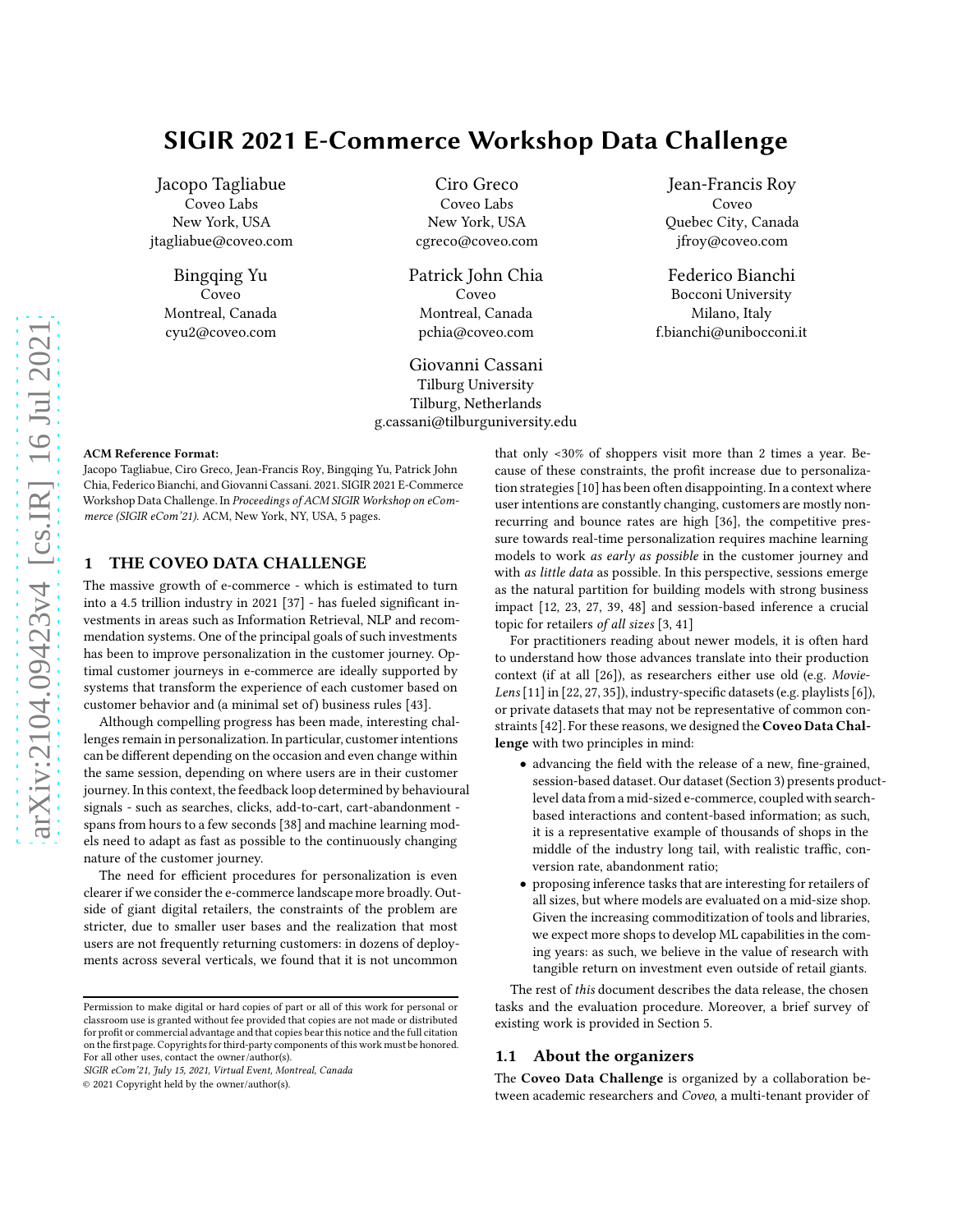A.I. services, with a network of more than 1000 deployments for customer service, e-commerce and enterprise search use cases.

## 2 TASK DESCRIPTION

For this data challenge, we release a new session-level dataset, containing 10M product interactions over 57K different products (Section [3\)](#page-1-0). Starting from this dataset, we accept solutions addressing two different tasks:

- (1) a session-based recommendation task, where a model is asked to predict the next interactions between shoppers and products, based on the previous product interactions and search queries within the session;
- (2) a cart-abandonment task, where, given a session containing an add-to-cart event for a product  $X$ , a model is asked to predict whether the shopper will buy  $X$  or not in that very session. In particular, we are interested in modelling how abandonment prediction changes  $1, 2, \ldots, n$  events after the original event, with the idea that the biggest business value comes from early prediction.

#### <span id="page-1-0"></span>3 DATA DESCRIPTION

The Coveo Data Challenge features the release of a dataset comprising three main files for training:

- browsing interactions: a text file containing fine-grained shopping tracking for more than 4M sessions<sup>[1](#page-1-1)</sup>. Each row is a separate interaction (page view or product interaction); events with the same session\_id\_hash are from the same session – please note that a product page may generate both a detail and a pageview event, and that the order of the events in the text file is not strictly chronological (refer to the session and timestamp information to reconstruct the actual chain of events for a given session). The fields are similar to the dataset in  $[33]^2$  $[33]^2$ : session\_id\_hash,  $event_type$ , product\_action<sup>[3](#page-1-3)</sup>, , product\_sku\_hash,  $\texttt{server\_time stamp\_epoch\_ms}^4, \texttt{ hashed\_url. Describe}$  $\texttt{server\_time stamp\_epoch\_ms}^4, \texttt{ hashed\_url. Describe}$  $\texttt{server\_time stamp\_epoch\_ms}^4, \texttt{ hashed\_url. Describe}$ statistics for this file can be found in Table [1;](#page-1-5)
- search interactions: a text file containing more than 800k search-based interactions. Each row is a search query event issued by a shopper, which includes an array of (hashed) results returned to the client. We also provide which result(s) have been clicked from the result set, if any. By also reporting products seen but not clicked, we hope to inspire clever ways to use negative feedback. The fields are: session\_id\_hash, server\_timestamp\_epoch\_ms, query\_vector, product\_skus\_hash, clicked\_skus\_hash. The field query\_vector is a vectorized representation of the original search query, obtained through standard pre-trained models and dimensionality reduction techniques;

<span id="page-1-5"></span>Table 1: Descriptive statistics for the training dataset containing browsing interactions.

| Property                        | Value        |
|---------------------------------|--------------|
| $#$ of SKUs                     | 57.483       |
| # of sessions                   | 4, 934, 699  |
| # of all events                 | 36, 079, 307 |
| # of all product interactions   | 10, 431, 611 |
| # of add-to-cart                | 329, 557     |
| # of purchases                  | 77,848       |
| 25/50/75 pct. of session length | 2/3/8        |

• product meta-data: a text file containing a mapping between the SKUs (hashed) present in the entire dataset (training+testing) and their respective meta-data (when available), including a hashed representation of product categories, pricing information and vectorized representations of textual and image meta-data. The fields are: product\_sku\_hash, category\_hash, price\_bucket, description\_vector, image\_vector. The categories are hashed representations of a category tree<sup>[5](#page-1-6)</sup>, where each level of hierarchy is separated with a /. The pricing information is provided as a 10-quantile integer. The vectorized fields are a dense representation of the original catalog, obtained through standard pre-trained modeling and dimensionality reduction techniques.

All files are available for download, and additional important information and sample scripts are filed under the project repos-itory<sup>[6](#page-1-7)</sup>. All training data comes from sampling in an unspecified ratio<sup>[7](#page-1-8)</sup> several months of interactions in the life of *Shop Z*, a midsize shop with Alexa Ranking between 25k and 200k; test data is sampled from a disjoint and adjacent time period. Data is fully anonymized and hashed, and collected in compliance with existing legislation: download and usage of the data implies acceptance of the terms and conditions (Section [6\)](#page-3-6).

### 3.1 Comparison with existing datasets

Based on recent recommendation surveys and frameworks [\[24](#page-3-7), [50](#page-4-8)] we can classify benchmarks in different categories including ratings(e.g. MovieLens [11], Anime [\[18\]](#page-3-8), Netflix [\[29](#page-4-9)], Book-Crossing [\[51\]](#page-4-10)), reviews (e.g. Epinions [\[49\]](#page-4-11), Yelp [\[45\]](#page-4-12), Steam [\[21\]](#page-3-9), Amazon [\[28\]](#page-4-13)), advertising (Criteo [\[17](#page-3-10)], Avazu [\[16\]](#page-3-11)) and e-commerce. E-commerce datasets differ in terms of type of available data. Some only provide transactions (Ta-Feng, Belgium Retail Market, Foodarkt [\[31\]](#page-4-14)) or product data for product classification [\[19](#page-3-12), [20,](#page-3-13) [30\]](#page-4-15), whereas others provide also interactions and product metadata (YOOCHOOSE (RCS15) [\[32](#page-4-16)], Retailrocket (RETAILR) [\[34\]](#page-4-17), DIGINETICA [\[8](#page-3-14)]). Table [2](#page-2-0) compares these three datasets with the data distributed for this challenge.

<sup>&</sup>lt;sup>1</sup>The definition of "session" is the industry standard from [https://support.google.com/analytics/answer/2731565?hl=en.](https://support.google.com/analytics/answer/2731565?hl=en)

<span id="page-1-3"></span><span id="page-1-2"></span><sup>&</sup>lt;sup>3</sup>Please note that removing a product from the cart might lead to multiple *remove* events, hence pre-processing might be needed with regard to this type of interactions. <sup>4</sup>As a further anonymization technique, the timestamp has been shifted by an unspec-

<span id="page-1-4"></span>ified amount of weeks, keeping intact the intra-week patterns.

<span id="page-1-1"></span> $^2$ The dataset is available at: https://github.com/coveooss/shopper-intent-prediction-nature-20 $\hat{a}$ 0 avec defined a custom hierarchy to classify products for navigation and marketing <sup>5</sup>The product categorization is given by the shop – in this case, product experts purposes.<br><sup>6</sup>The data challenge is hosted at **https://github.com/coveooss/SIGIR-ecom-data-**

<span id="page-1-6"></span>challenge.

<span id="page-1-8"></span><span id="page-1-7"></span> $7$ Exact traffic information is thus removed as a further anonymization strategy.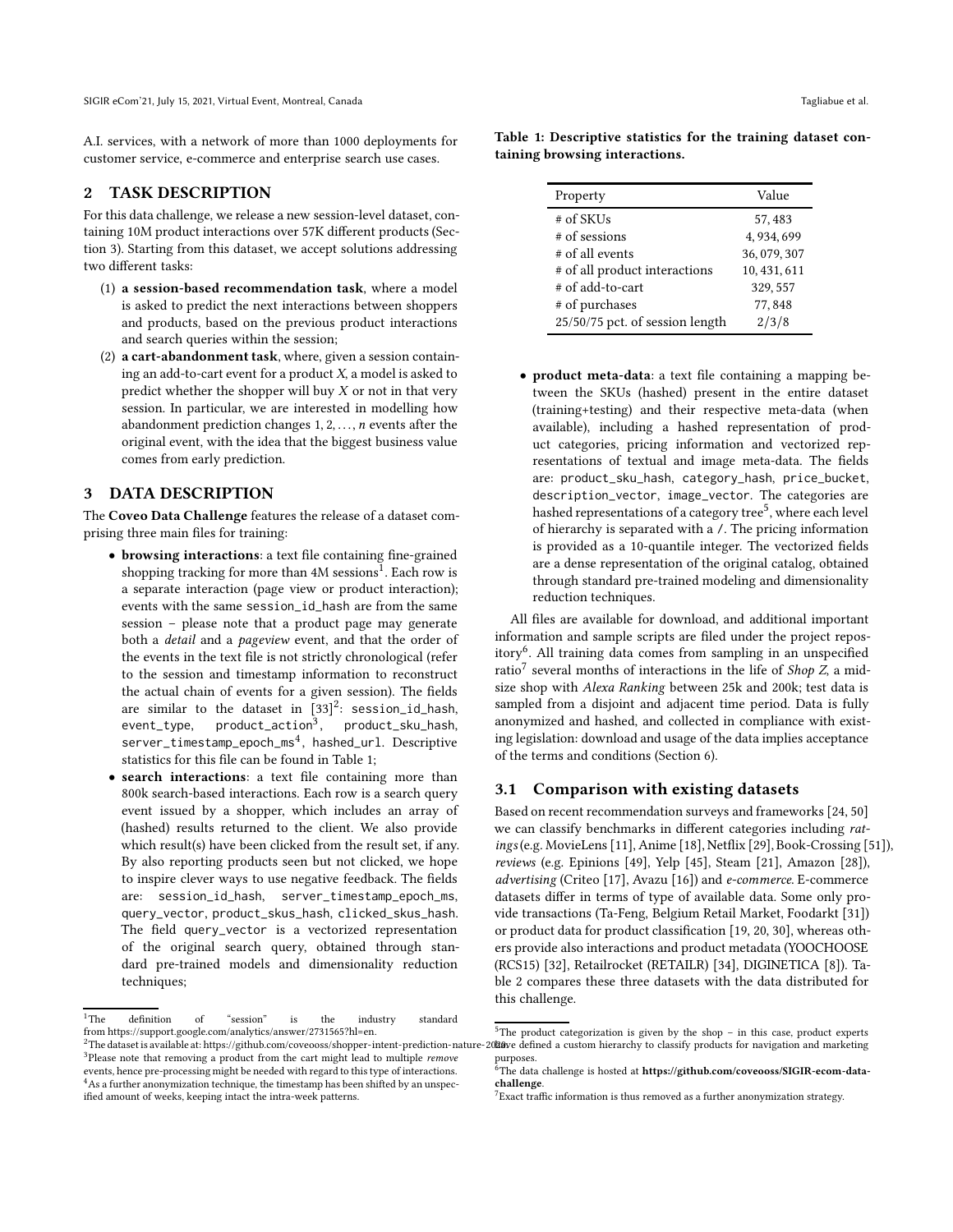<span id="page-2-0"></span>Table 2: Comparison of e-commerce datasets from the literature with the Coveo dataset.

|              | Coveo    | <b>DIGINETICA</b> | <b>RETAILR</b>       | RCS <sub>15</sub> |
|--------------|----------|-------------------|----------------------|-------------------|
| Searches     |          |                   |                      |                   |
| Impressions  |          |                   |                      |                   |
| Clicks/Views |          |                   |                      |                   |
| Carts        |          |                   |                      |                   |
| Transactions |          |                   |                      |                   |
| Category     | tree     | single            | tree                 |                   |
| Price        |          |                   |                      |                   |
| Description  | embedded | hashed<br>name    | hashed<br>properties |                   |
| Image        | embedded |                   |                      |                   |
| Users        |          | 88K               | 1.4M                 |                   |
| Items        | 66K      | 184K              | 235K                 | 52K               |
| Events       | 37M      | 3.3M              | 2.7M                 | 42M               |
|              |          |                   |                      |                   |

Considering the variety of the available features and the finegrained details included in the Coveo Data Challenge, we believe it to be a significant addition to the set of resources in the space. In particular, by releasing neural-friendly embeddings for text, images and search queries, we hope to strike a virtuous trade-off between anonymity and information content.

#### **EVALUATION**

In this Section, we describe the evaluation procedure and the key metrics that will be used to evaluate submissions in our two tasks $^{\rm 8}.$  $^{\rm 8}.$  $^{\rm 8}.$ While the final ranking will solely reflect quantitative metrics, we encourage papers to include a section on qualitative evaluation, following the suggestions below.

#### 4.1 Quantitative evaluation

- (1) Recommendation. We follow the evaluation protocol described in [\[24](#page-3-7)]: we reveal the start of a session to the model, and we ask it to predict future interactions. In particular, given a sequence of  $n$  events as input, we use two evaluation schemes:
	- the model is evaluated at predicting the immediate next item, using the Mean Reciprocal Rank (MRR) as our metric;
	- the model is evaluated at predicting all subsequent items of the session, up to a maximum of 20 after the current event. We take the F1 score from precision@20 and recall@20 as the final metric.

Moreover, we also measure additional quality factors defined in [\[14](#page-3-15), [24\]](#page-3-7): coverage@20 and popularity bias@20. Finally, note that when a test session includes a search query, this event will be available to the model as an input (it can and should be taken into consideration by the model), but it will

be ignored when computing the metrics: in other words, models are evaluated only on their ability to predict future interactions with products.

- (2) Cart-abandonment. Models will be evaluated by their micro F1 score in predicting shopping cart abandonment at the first add-to-cart event (AC), and then 2, 4, 6, 8 and 10 events after it.<sup>[9](#page-2-2)</sup> Each model will be evaluated by performing a weighted combination of micro F1 scores at different clicks, with larger weights assigned to earlier predictions according to the following schema:
	- micro F1 at AC  $*$  1
	- micro F1 2 clicks after AC \* 0.9
	- micro F1 4 clicks after AC \* 0.8
	- micro F1 6 clicks after AC  $*$  0.7
	- micro F1 8 clicks after AC \* 0.6
	- micro F1 10 clicks after AC  $*$  0.5

The test set will not undergo any resampling to even the class distribution. Test sessions including purchases will be trimmed before the first purchase event to avoid trivializing the inference.

# 4.2 Qualitative evaluation

While we *do* recognize the importance of a standardized quantitative evaluation to have some measure of progress, we also agree with recent criticism of "leaderboard chasing" [\[9\]](#page-3-16), as there are many practical constraints not captured by metrics which are crucial for the real-world success of a model.

To encourage a deeper understanding of the underlying business problems and foster a healthy competition among models with broad applicability, we solicit submissions that provide new insights by mixing quantitative results with industry-relevant qualitative discussion. As an inspiration, we provide below some examples of interesting topics, divided by task: as a general recommendation, reflections on training cost, inference time and sample efficiency are greatly appreciated, together with connections to related issues in IR for products [\[2](#page-3-17)].

- (1) Recommendation. We encourage papers to find solutions creatively using search and content data, together with browsing behavior. In particular, we encourage error analysis and comments on model performance for slices of the data that reflects practically important scenarios – new items, rare items, after-query prediction, interplay between search behavior and browsing patterns.
- (2) Cart-abandonment.We encourage submissions to include a careful error analysis which considers the relation between classification accuracy at different target clicks and different session characteristics, such as the number of interactions prior to the cart event and the total length of the session [\[33\]](#page-4-7). For example, suppose there are 15 actions after the AC in a purchase session: a model which converges on consistently predicting a purchase from action 11 (not captured in our evaluation) would anticipate the right outcome more than a model which is undecided until the second-to-last action but still correctly predicts a purchase at the end of the session. A

<span id="page-2-1"></span><sup>&</sup>lt;sup>8</sup>The evaluation script can be found in the public repository. Please refer to the challenge website for latest news about important dates, rules and submission format.

<span id="page-2-2"></span><sup>&</sup>lt;sup>9</sup>By assessing performance at AC, moreover, we want to stress the importance of predicting intent from as little data as relevant.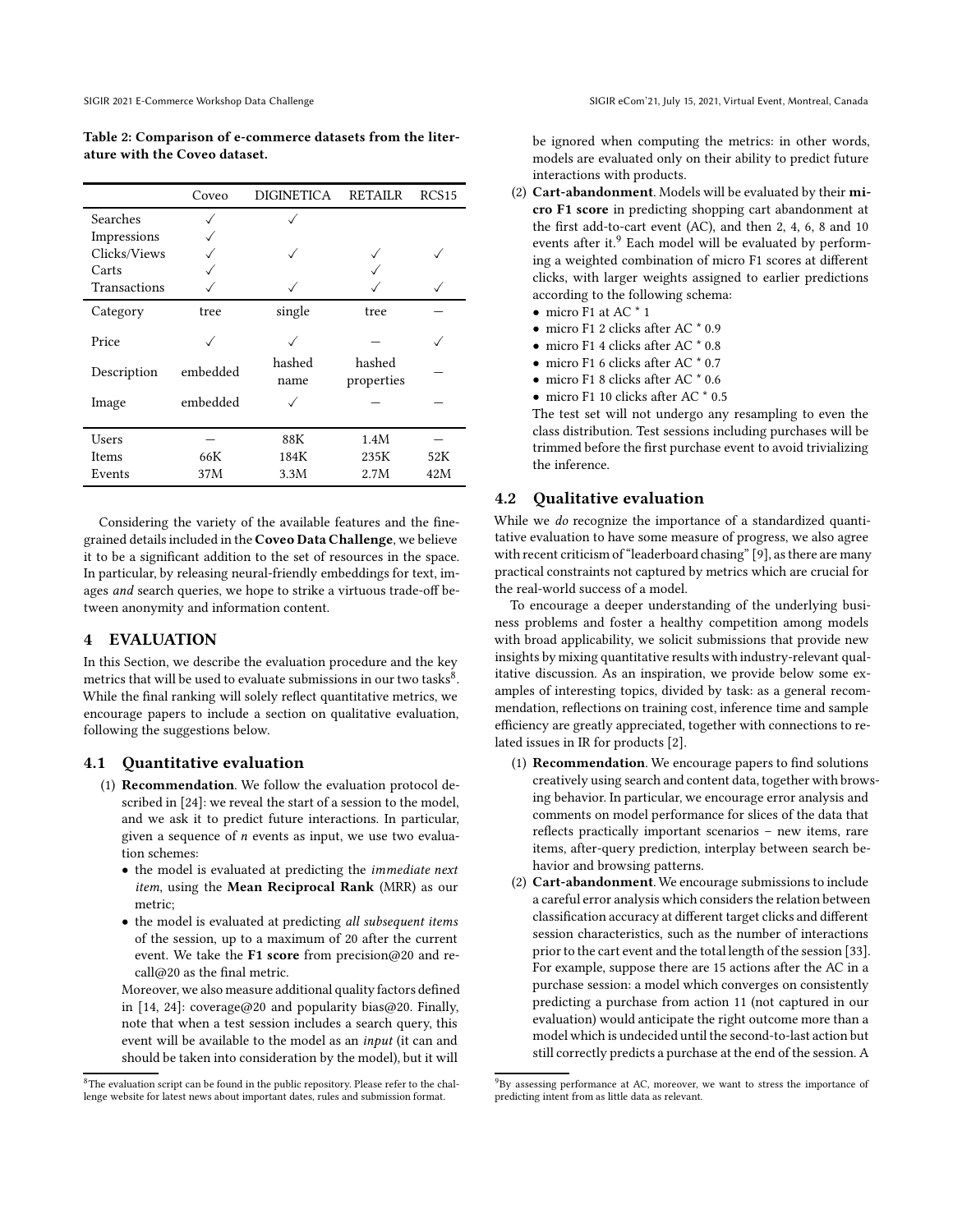measure of anticipation would be very informative although it will depend on some free parameters (how strong should the support for a given prediction be, for how many consecutive actions should it remain stable, etc.): are there important insights of this sort that we can uncover leveraging this new dataset?

## <span id="page-3-5"></span>5 RELATED WORK

Session-based models. Session-based inference is a well-studied topic in e-commerce, as it powers recommendation [\[4,](#page-3-18) 7, [15,](#page-3-19) [44](#page-4-18), [47\]](#page-4-19) and NLP/IR use cases [\[40](#page-4-20), 46]: while neural models are now dominating the research agenda [27, 39], there is also some skepticism about the widespread applicability of these techniques and the progress made by the field [\[25](#page-3-20), 26]; in particular, a significant number of recent models still goes through sub-optimal benchmarks [\[22,](#page-3-4) 27, [35\]](#page-4-5), which may not be representative of the type of constraints faced by many practitioners [13].

Intent prediction. The ability to predict user intent (add to cart, purchase, abandonment, etc.) from click-stream data is a longstanding challenge for e-commerce, with older solutions modelling user browsing in a Markovian fashion [1] and recent attempts leveraging deep learning architectures [\[5](#page-3-21)]. As for in-session recommendations, the broad impact of recent findings is unclear: for example, the architecture proposed in [\[42\]](#page-4-6) was tested with an unrealistic conversion rate (10x a "standard" shop). More recently, [\[33](#page-4-7)] simulated accuracy in deployment scenarios by artificially sub-sampling raw data, showing that models outperform a simple baseline only up to a class imbalance of 80% to 20%. More research into models that scale to extreme class imbalance is thus a priority, and with our release we hope to nudge the community to devote more resources to this problem.

# <span id="page-3-6"></span>6 LEGAL NOTICE

The Coveo Data Challenge comes with specific Terms and Conditions, as found in the public repository and bundled with the dataset archive: by downloading and accessing the data, you agree to comply with the terms – in addition, by submitting to the challenge, you agree to release your code under an open source license. In particular, the dataset is freely provided to the research community with the purpose of advancing the field: all data was collected and processed in an anonymized fashion, in compliance with existing legislation, and released with additional hashing of meta-data: participants agree to not use the dataset for any other purpose than what is stated in the Terms and Conditions, nor attempt to reverse engineer or de-anonymise the dataset by explicitly or implicitly linking the data to any person, brand or legal entity.

#### ACKNOWLEDGMENTS

The organizers wish to thank Luca Bigon for his outstanding support in data collection, Surya Kallumadi, Massimo Quadrana, Dietmar Jannach and Ajinkya Kale for the precious feedback on a previous version of this paper. Finally, special thanks to Coveo's legal team for believing in this data sharing initiative.

#### **REFERENCES**

- [1] Dimitris J. Bertsimas, Adam J. Mersereau, and Nitin R.  $Dynamic$   $Classification$  of  $Online$   $Cus$ <br>107–118  $https://doi.org/10.1137/1.9781611972733.10$ tomers. 107–118.<https://doi.org/10.1137/1.9781611972733.10> arXiv[:https://epubs.siam.org/doi/pdf/10.1137/1.9781611972733.10](https://arxiv.org/abs/https://epubs.siam.org/doi/pdf/10.1137/1.9781611972733.10)
- <span id="page-3-17"></span>Federico Bianchi, Jacopo Tagliabue, and Bingqing Yu. 2021. Query2Prod2Vec: Grounded Word Embeddings for eCommerce. In NAACL-HLT. Association for Computational Linguistics.
- <span id="page-3-3"></span>Federico Bianchi, Jacopo Tagliabue, Bingqing Yu, Luca Bigon, and Ciro Greco. 2020. Fantastic Embeddings and How to Align Them: Zero-Shot Inference in a Multi-Shop Scenario. In Proceedings of the SIGIR 2020 eCom workshop, July 2020, Virtual Event.<https://arxiv.org/abs/2007.14906>
- <span id="page-3-18"></span>[4] Federico Bianchi, Bingqing Yu, and Jacopo Tagliabue. 2020. BERT Goes Shopping: Comparing Distributional Models for Product Representations. arXiv preprint arXiv:2012.09807 (2020).
- <span id="page-3-21"></span>[5] Luca Bigon, Giovanni Cassani, Ciro Greco, L. Lacasa, Mattia Pavoni, Andrea Polonioli, and Jacopo Tagliabue. 2019. Prediction is very hard, especially about conversion. Predicting user purchases from clickstream data in fashion e-commerce. ArXiv abs/1907.00400 (2019).
- [6] Hugo Caselles-Dupré, Florian Lesaint, and Jimena Royo-Letelier. 2018. Word2vec Applied to Recommendation: Hyperparameters Matter. In Proceedings of the 12th ACM Conference on Recommender Systems (Vancouver, British Columbia, Canada) (RecSys '18). Association for Computing Machinery, New York, NY, USA, 352–356.<https://doi.org/10.1145/3240323.3240377>
- [7] Wanyu Chen, Fei Cai, Honghui Chen, and Maarten de Rijke. 2019. A Dynamic Co-Attention Network for Session-Based Recommendation. In Proceedings of the 28th ACM International Conference on Information and Knowledge Management (Beijing, China) (CIKM '19). Association for Computing Machinery, New York, NY, USA, 1461–1470.<https://doi.org/10.1145/3357384.3357964>
- <span id="page-3-14"></span>[8] CIKM-Cup. 2016. Cikm cup 2016 track 2: Personalized e-commerce search challenge. [https://competitions.codalab.org/competitions/11161](https://competitions.codalab. org/competitions/11161)
- <span id="page-3-16"></span>[9] Kawin Ethayarajh and Dan Jurafsky. 2020. Utility Is in the Eye of the User: A Critique of NLP Leaderboard Design. ArXiv abs/2009.13888 (2020).
- <span id="page-3-0"></span>[10] Penny Gillespie, Jason Daigler, Mike Lowndes, Christina Klock, Yanna Dharmasthira, and Sandy Shen. 2018. Magic Quadrant for Digital Commerce. Technical Report. Gartner.
- [11] F. Maxwell Harper and Joseph A. Konstan. 2015. The MovieLens Datasets: History and Context. ACM Trans. Interact. Intell. Syst. 5, 4, Article 19 (Dec. 2015), 19 pages.<https://doi.org/10.1145/2827872>
- <span id="page-3-1"></span>[12] Balázs Hidasi, Alexandros Karatzoglou, L. Baltrunas, and D. Tikk. 2016. Sessionbased Recommendations with Recurrent Neural Networks. CoRR abs/1511.06939 (2016).
- [13] Dietmar Jannach, Gabriel de Souza P. Moreira, and Even Oldridge. 2020. Why Are Deep Learning Models Not Consistently Winning Recommender Systems Competitions Yet? A Position Paper. In Proceedings of the Recommender Systems Challenge 2020 (Virtual Event, Brazil) (RecSysChallenge '20). Association for Computing Machinery, New York, NY, USA, 44–49. <https://doi.org/10.1145/3415959.3416001>
- <span id="page-3-15"></span>[14] Dietmar Jannach and Malte Ludewig. 2017. When recurrent neural networks meet the neighborhood for session-based recommendation. In Proceedings of the Eleventh ACM Conference on Recommender Systems. 306–310.
- <span id="page-3-19"></span>[15] Yu jia Zheng, Siyi Liu, Zekun Li, and S. Wu. 2020. DGTN: Dual-channel Graph Transition Network for Session-based Recommendation. ArXiv abs/2009.10002
- <span id="page-3-11"></span>(2020). [16] Kaggle. 2014a. Avazu click-through rate prediction. <https://www.kaggle.com/c/avazu-ctr-prediction/data>
- <span id="page-3-10"></span>[17] Kaggle. 2014b. Display advertising challenge. <https://www.kaggle.com/c/criteo-display-ad-challenge/data>
- <span id="page-3-8"></span>[18] Kaggle. 2016a. Anime Recommendations Database. <https://www.kaggle.com/CooperUnion/anime-recommendations-database>
- <span id="page-3-12"></span>[19] Kaggle. 2016b. eCommerce Item Data.<https://www.kaggle.com/cclark/product-item-data/home> [20] Kaggle. 2017. Innerwear Data from Victoria's Secret and Others.
- <span id="page-3-13"></span><https://www.kaggle.com/PromptCloudHQ/innerwear-data-from-victorias-secret-and-others>
- <span id="page-3-9"></span>[21] Wang-Cheng Kang and Julian McAuley. 2018. Self-attentive sequential recommendation. In 2018 IEEE International Conference on Data Mining (ICDM). IEEE, 197–206.
- <span id="page-3-4"></span>[22] Walid Krichene and Steffen Rendle. 2020. On sampled metrics for item recommendation. In Proceedings of the 26th ACM SIGKDD International Conference on Knowledge Discovery & Data Mining. 1748–1757.
- <span id="page-3-2"></span>[23] Qiao Liu, Yifu Zeng, Refuoe Mokhosi, and Haibin Zhang. 2018. STAMP: Short-Term Attention/Memory Priority Model for Session-based Recommendation. 1831–1839.<https://doi.org/10.1145/3219819.3219950>
- <span id="page-3-7"></span>[24] Malte Ludewig and Dietmar Jannach. 2018. Evaluation of session-based recommendation algorithms. User Modeling and User-Adapted Interaction 28, 4-5 (2018), 331–390.
- <span id="page-3-20"></span>[25] Malte Ludewig, Noemi Mauro, Sara Latifi, and D. Jannach. 2019. Empirical Analysis of Session-Based Recommendation Algorithms. ArXiv abs/1910.12781